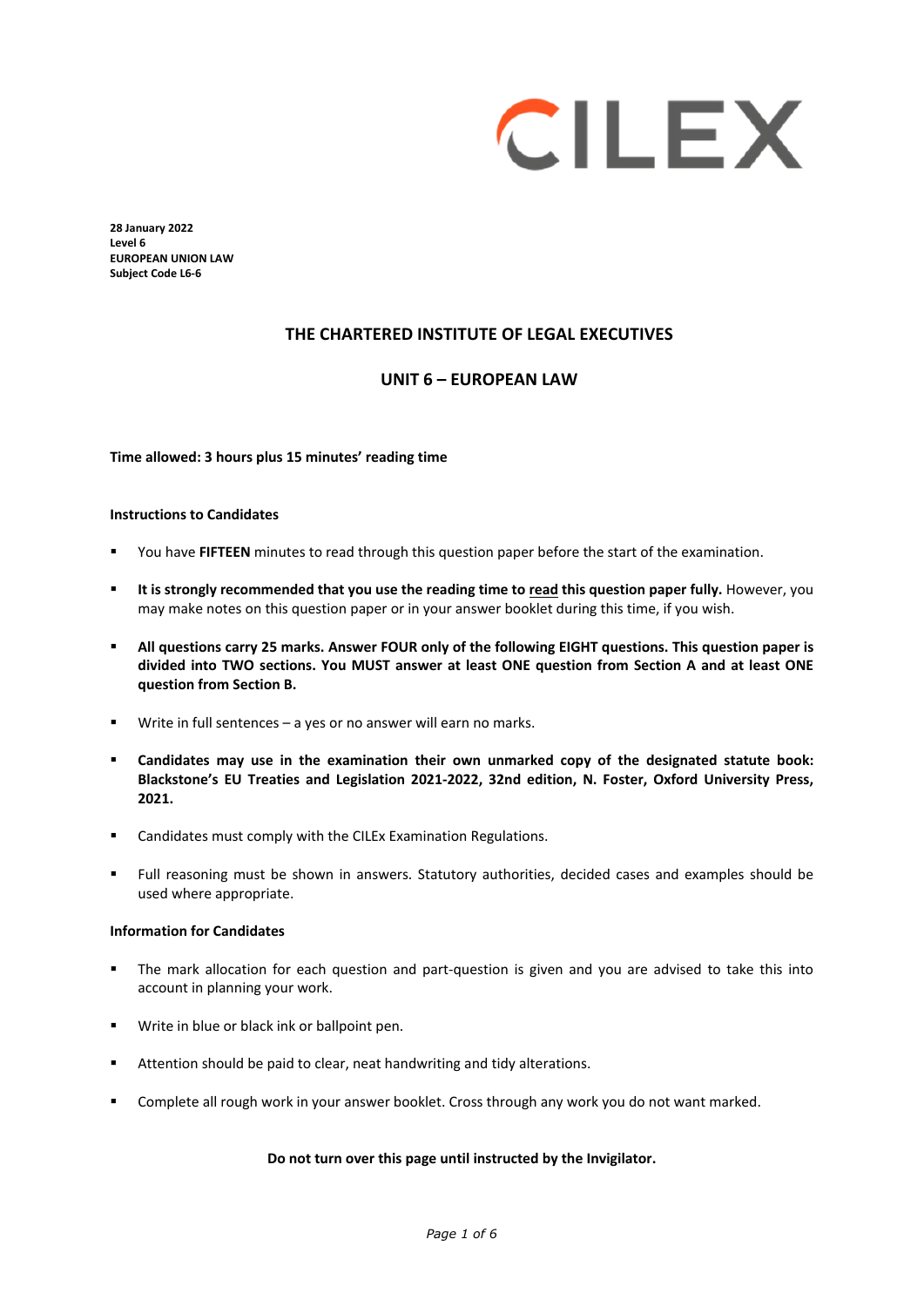# **SECTION A (Answer at least one question from this section)**

1. Critically assess the following in the context of Art. 102 TFEU:

(a) cross elasticity of demand;

- (b) market share;
- (c) anti-competitive abuse.

*(9 marks) (Total: 25 marks)*

*(8 marks)*

*(8 marks)*

2. Critically assess how effectively the preliminary reference procedure under Art. 267 TFEU has contributed to the effective development of the EU legal order.

*(25 marks)*

3. Critically assess the extent to which the EU rules on free movement of persons integrate those elements which derive from Art. 45 and Art. 49 TFEU and those which derive from Art. 20 and Art. 21 TFEU.

*(25 marks)*

4. (a) Critically assess the effectiveness of the Commission in fulfilling its function as 'guardian of the treaties'.

*(12 marks)*

(b) Critically assess the extent to which the ordinary legislative procedure permits all stakeholders to contribute effectively to the creation of the body of EU legislation.

> *(13 marks) (Total: 25 marks)*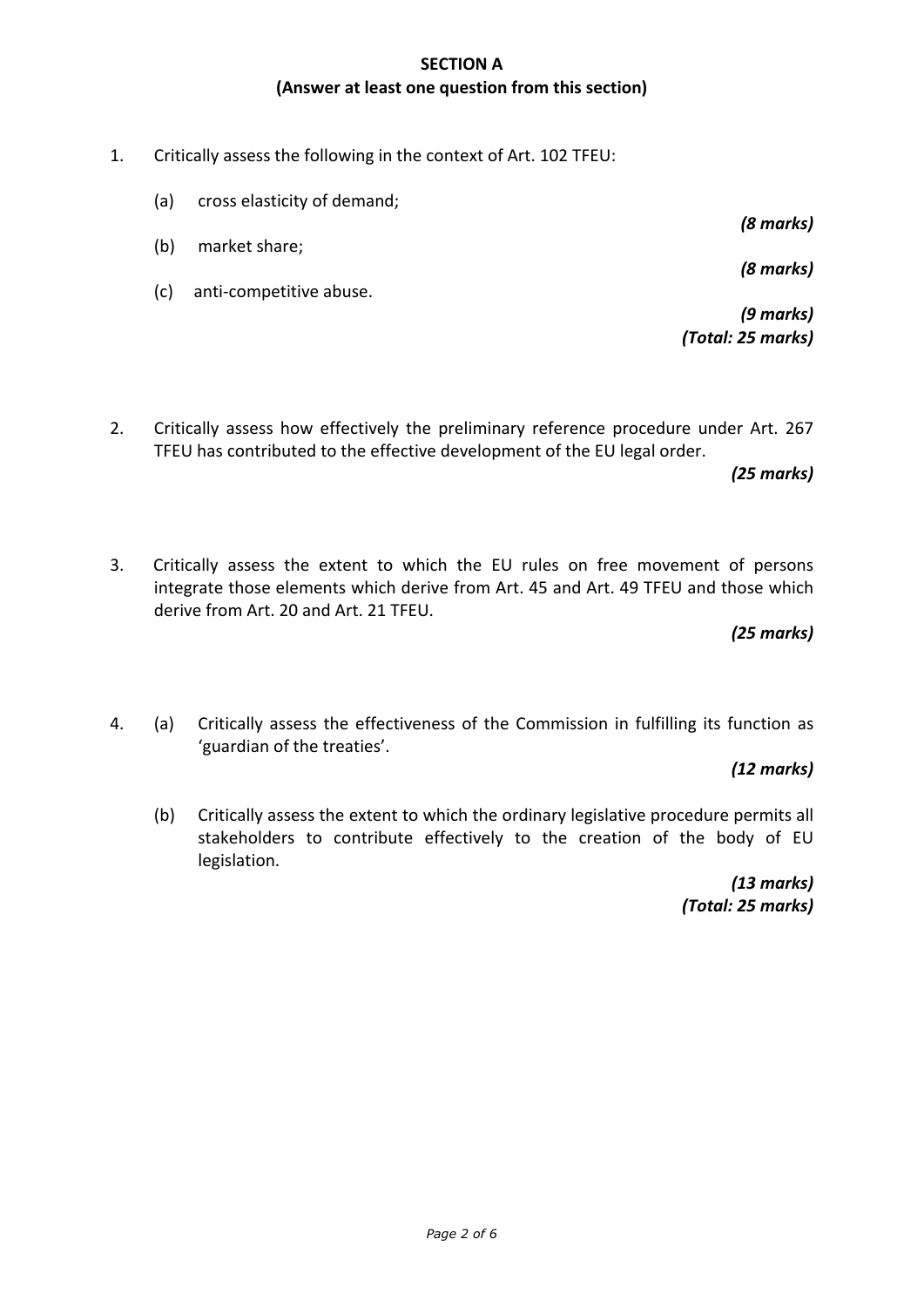## **SECTION B (Answer at least one question from this section)**

## **Question 1**

Dirk is a Dutch producer of tonic wine. He produces this by blending Bulgarian red wine with a secret blend of herbs and spices. The brand name is 'Merry Monk'. The label shows a cheerful old monk with a speech bubble, saying 'To your very good health!'. This is translated into the language of the various member states. Dirk's advertising is heavily focused on the supposed general health benefits of Merry Monk.

Dirk has encountered problems when marketing Merry Monk in three different member states.

In Czechia, Merry Monk is categorised for alcohol duty purposes as a fortified wine, on which the duty is 25%. Czech spirit-based tonic drinks are categorised as special-purpose beverages, on which the duty is 10%. Dirk considers that these spirit-based tonic drinks are in direct competition with Merry Monk.

(a) Advise Dirk in relation to the Czech measures.

*(7 marks)*

Dirk's attempts to enter the market in Poland and Hungary respectively have encountered difficulties.

The Polish authorities are insisting that Merry Monk can only be sold in pharmacies, pursuant to legislation relating to any products claiming medicinal properties.

The Hungarian authorities have stated that only products containing at least one ingredient listed in the Hungarian pharmacopoeia (the official list of approved medicaments) may be marketed in Hungary as conferring health benefits. Merry Monk does not contain any such ingredients, but does contain ingredients included in the Dutch pharmacopoeia, which includes a number of herbs and spices as natural remedies.

(b) Advise Dirk in relation to the Polish and Hungarian measures.

*(18 marks) (Total: 25 marks)*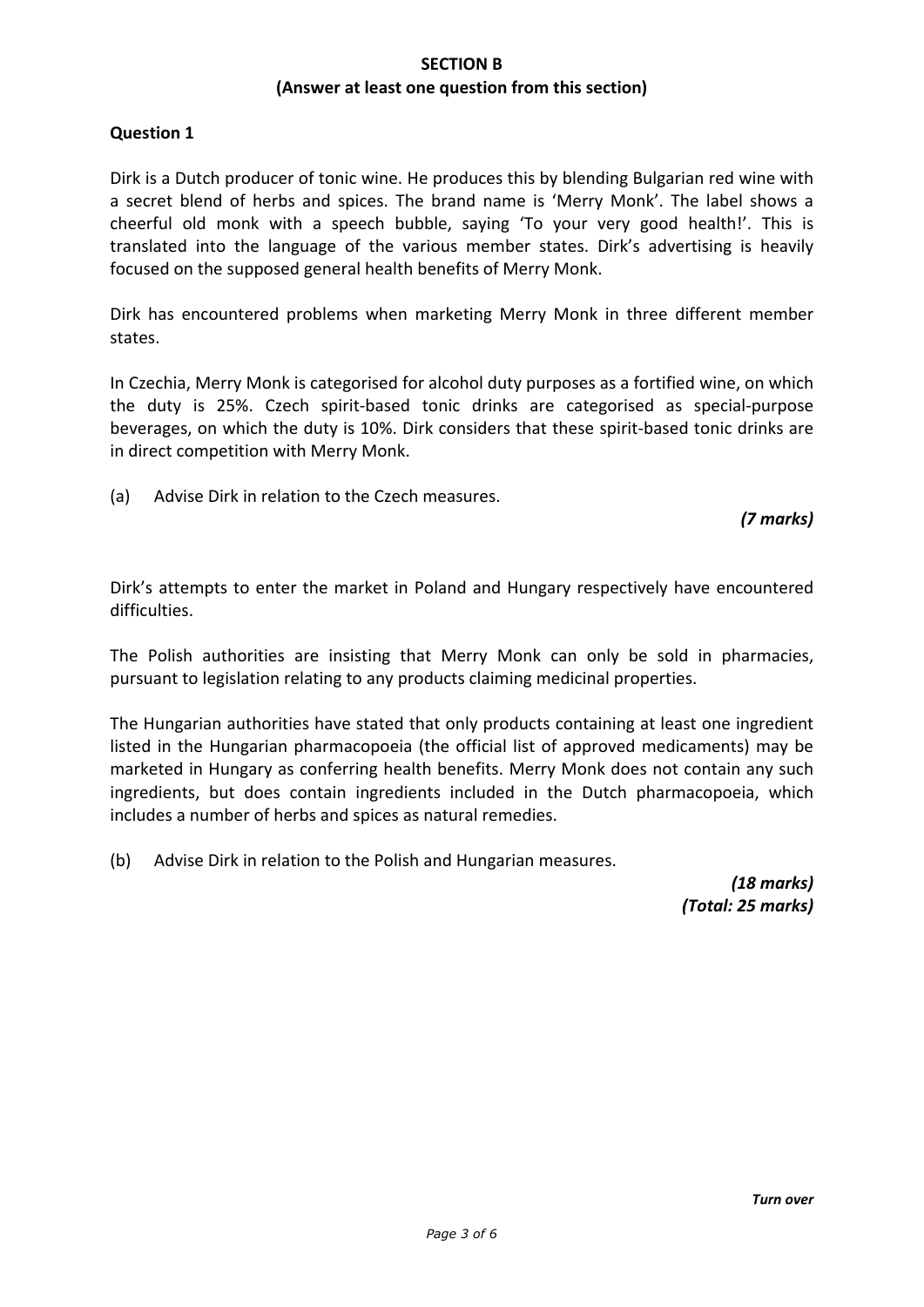# **Question 2**

Roberta is a farmer who owns a small plot of land in central Italy. The land has been used for growing vines for many years. Roberta has been struggling to make a living selling the grapes from her vines for commercial wine production, so has decided to convert her farm into a living museum demonstrating traditional agricultural practices of the region.

She has started to grow various heritage varieties of traditional crops and has installed traditional wine and olive presses and other traditional agricultural equipment. She has converted some of her farm buildings into guest accommodation, and offers holidays with an introduction to traditional farming life. She also welcomes day visitors.

Roberta also sells her produce in a farm shop. She has obtained organic status certification for her produce.

Roberta successfully applied for, and received, funding from an Italian government scheme to support diversity and regeneration in rural areas. The Commission has recently issued a Decision, addressed to Italy, to the effect that this scheme constitutes unlawful state aid to the agricultural sector, and requiring that all funding be reversed.

Roberta considers that the scheme, and the funding she has received, are justified by the [fictitious] Eco-Friendly Rural Regeneration Directive, which authorises funding for diversification from agriculture, and believes that the Decision is accordingly unlawful.

Recently, the Commission, acting under delegated powers, has issued a Regulation amending a Regulation of the Council and Parliament so as to include, within a list of prohibited chemicals, the pesticide Gromazole. Roberta uses this to treat some of her crops. It is the only pesticide available for the purpose that is approved for use in organic farming.

Advise Roberta whether she can challenge these measures, directly or indirectly, and as to the criteria for doing so.

*(25 marks)*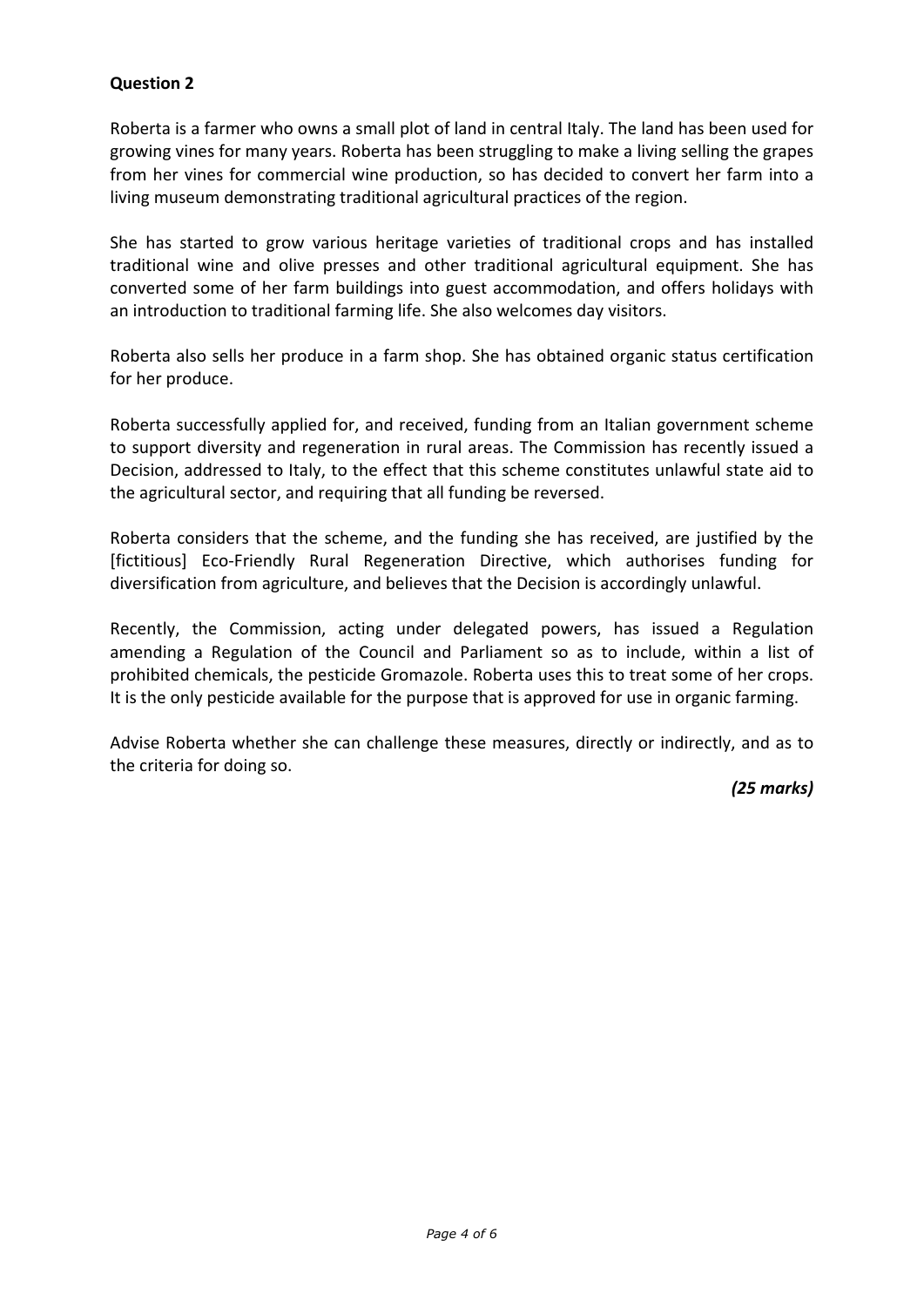# **Question 3**

Trenchcoat plc is a manufacturer of cladding for buildings established in England. One of its products is a type of cladding that is particularly valued for use in extreme weather conditions, because of its high thermal insulation value. There are four other companies based in various EU member states that also produce cladding to similar specifications. All of the manufacturers rely on a single source for supplies of an essential raw material, which ensures the high insulation value.

This type of cladding is distributed in two principal ways. It can be supplied on a wholesale basis to builders' merchants, who then sell it on to builders who require it for use in smaller projects. It can also be supplied directly to building contractors engaged in larger projects, normally after a competitive tendering process.

Swedbuild, a construction company based in Sweden, has complained to the Commission. Its principal complaint is that on the last three occasions, when it sought tenders for this type of cladding in relation to major construction projects that it was bidding for, the quotation from Trenchcoat was high but still significantly lower than those provided by the other manufacturers. In the past, all quotations have been within a narrow margin.

Swedbuild also reports that it has had discussions with other construction companies across northern Europe and a similar pattern has been disclosed, although the company putting in the lowest tender varies from place to place.

Furthermore, Swedbuild has disclosed correspondence that it has had with a number of builders' merchants, who report that the prices for this type of cladding from the various manufacturers have been increasing at approximately the same time, and by approximately the same amount, for the past three years.

(a) Advise the Commission whether there appear to be grounds for investigating Trenchcoat and the other manufacturers for breaches of Art. 101 TFEU.

## *(18 marks)*

(b) On the assumption that Trenchcoat is in breach of Art. 101, explain the actions that it could take to protect its position.

> *(7 marks) (Total: 25 marks)*